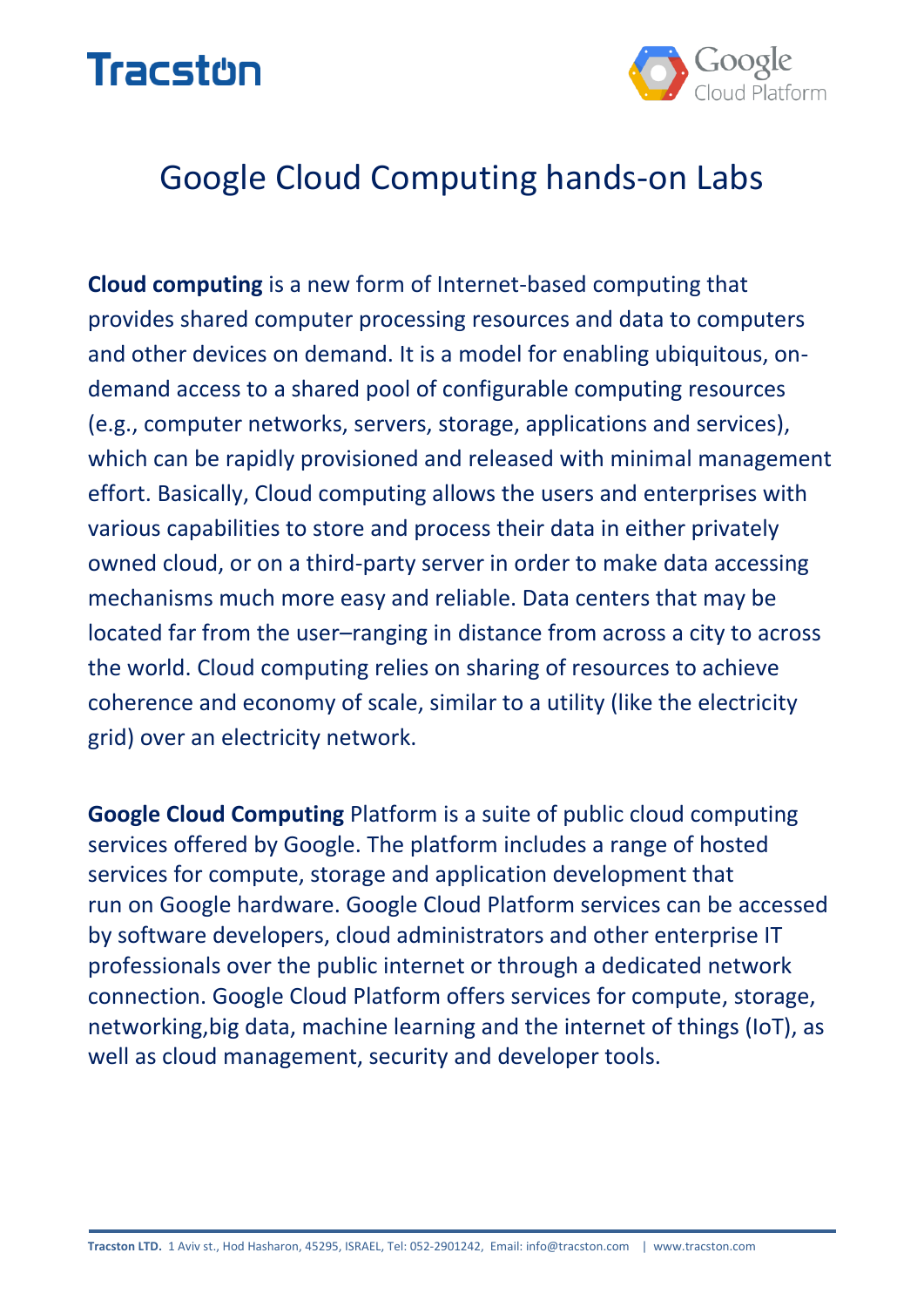



## **Objectives**

This course is designed to introduce you to fundamental Google cloud computing and concepts including infrastructure, building your own solution, management, Security, logging, and development methods. It also covers security-related compliance protocols and risk management strategies.

#### **Target Audience**

Anyone looking to gain knowledge to the Google Cloud Platform

#### **Prerequisites**

You'll need a basic understanding of cloud technologies.

Duration: **2 days** (16 hours)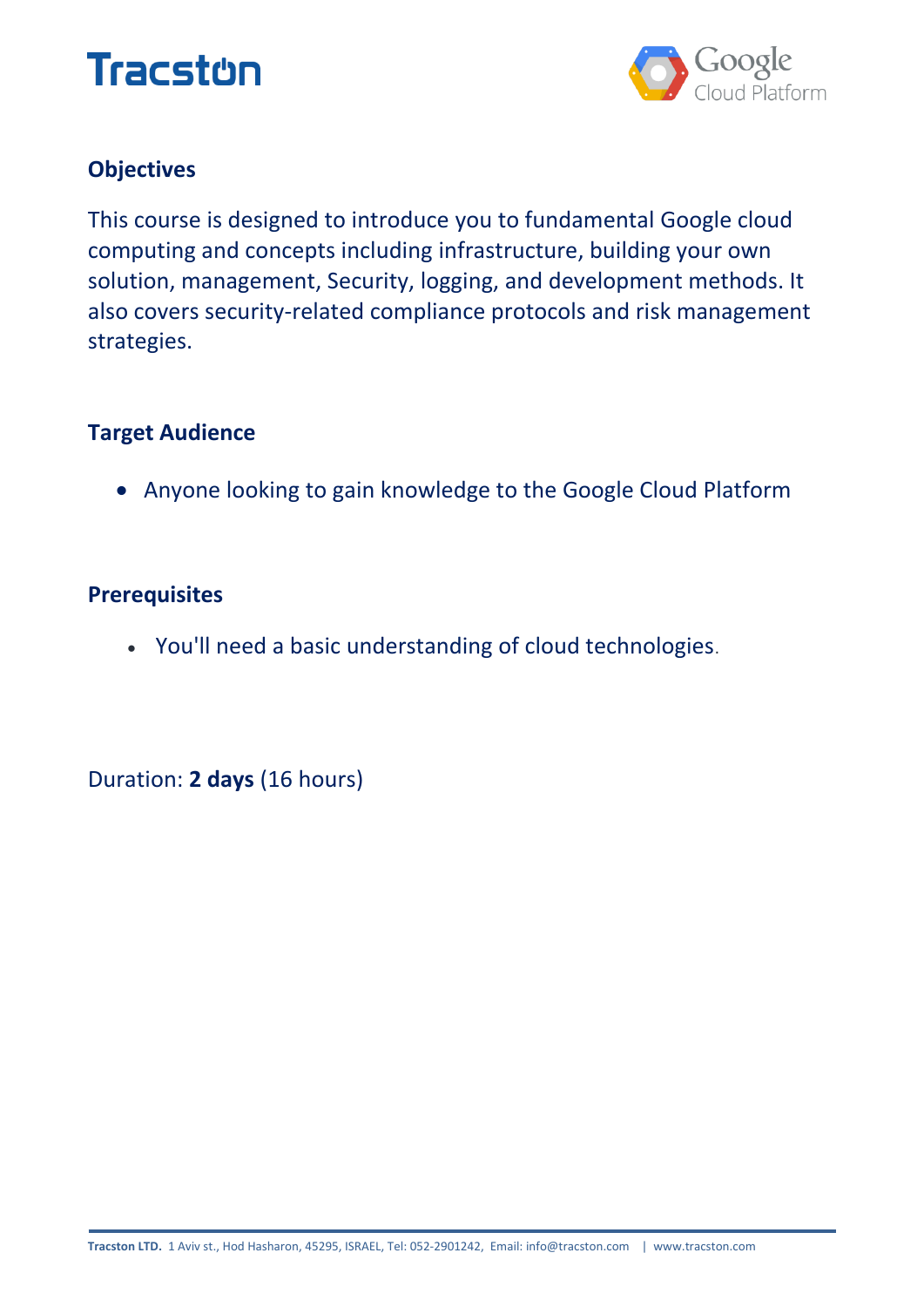



## **Module 1 – Day 1**

- What is cloud computing?
- Cloud Computing models: SaaS, PaaS, IaaS
- Cloud implementation models: Public, Private, Hybrid
- What's Google Cloud Computing?
- Main services overview (Compute, Storage, DB, Network )
- How to design cloud services?
- Planning and design
- Main services overview
	- o Compute
	- o Storage
	- o DB
	- o Network
- App Engine
- **•** Analytics
- Diving into Compute & Storage
- Virtual machines, Load balancers
- Networks
- App Engine
- Storage
- Containers
- **•** Summary